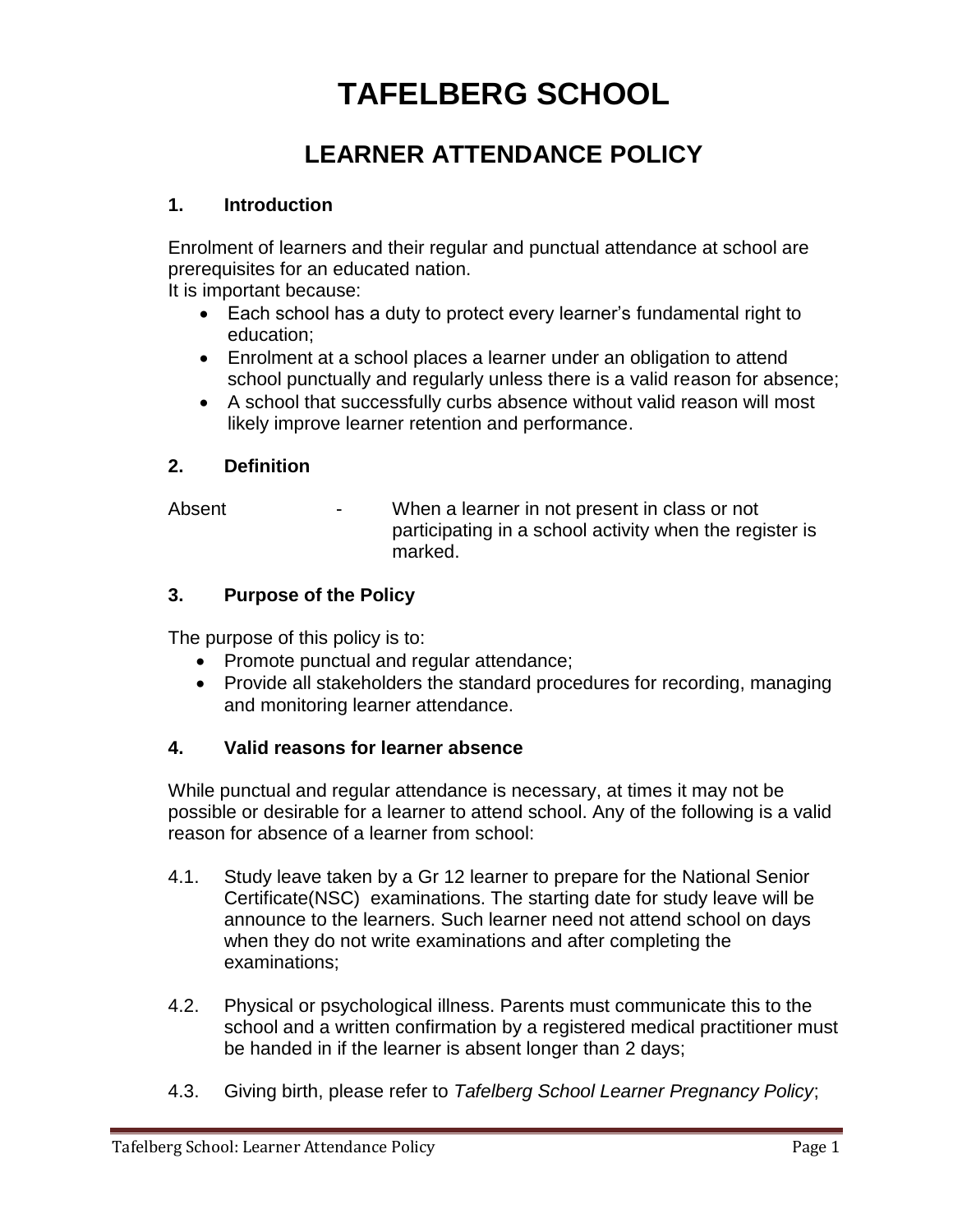- 4.4. Religious or cultural observances approved by the SGB in terms of the National School Calendar Policy;
- 4.5. Death of a family member;
- 4.6. Appointment at court, social services or other official agency. Parents need to submit proof of such appointments to the school;
- 4.7. Suspension by the SGB;
- 4.8. Natural disasters
- 4.9. Exceptional circumstances for which, in the view of the principal, a temporary absence from school –
	- is in the best interest of the learner; or
	- was unavoidable.

#### **5. Responsibilities**

#### **5.1. Learners**

- 5.1.1. Learners are responsible to attend school punctually and regularly;
- 5.1.2. A learner may not take leave from school to study for examinations or when examinations have ended (exception see 4.1.);
- 5.1.3. Learners are the communication link between the school and the parents. Absentee letters or Doctor certificates must be handed to the school asap.
- 5.1.4. Learners must find out what academic work was missed in the time they were absent and make up the missing work as soon as possible.

#### **5.2. Parents**

- 5.2.1. Parents are expected to ensure that the learner attends school daily, on time and for the whole school day unless there is a valid reason for absence (family holidays are not a valid reason);
- 5.2.2. Parents must inform the school (in writing) if a learner is absent or expected to be absent or to be late for school with valid reason;
- 5.2.3. Parents must cooperate with the school in resolving the problem if the learner is absent from school without valid reason;
- 5.2.4. Parents must encourage and assist learners to catch up the academic work that was missed during the time of absence.